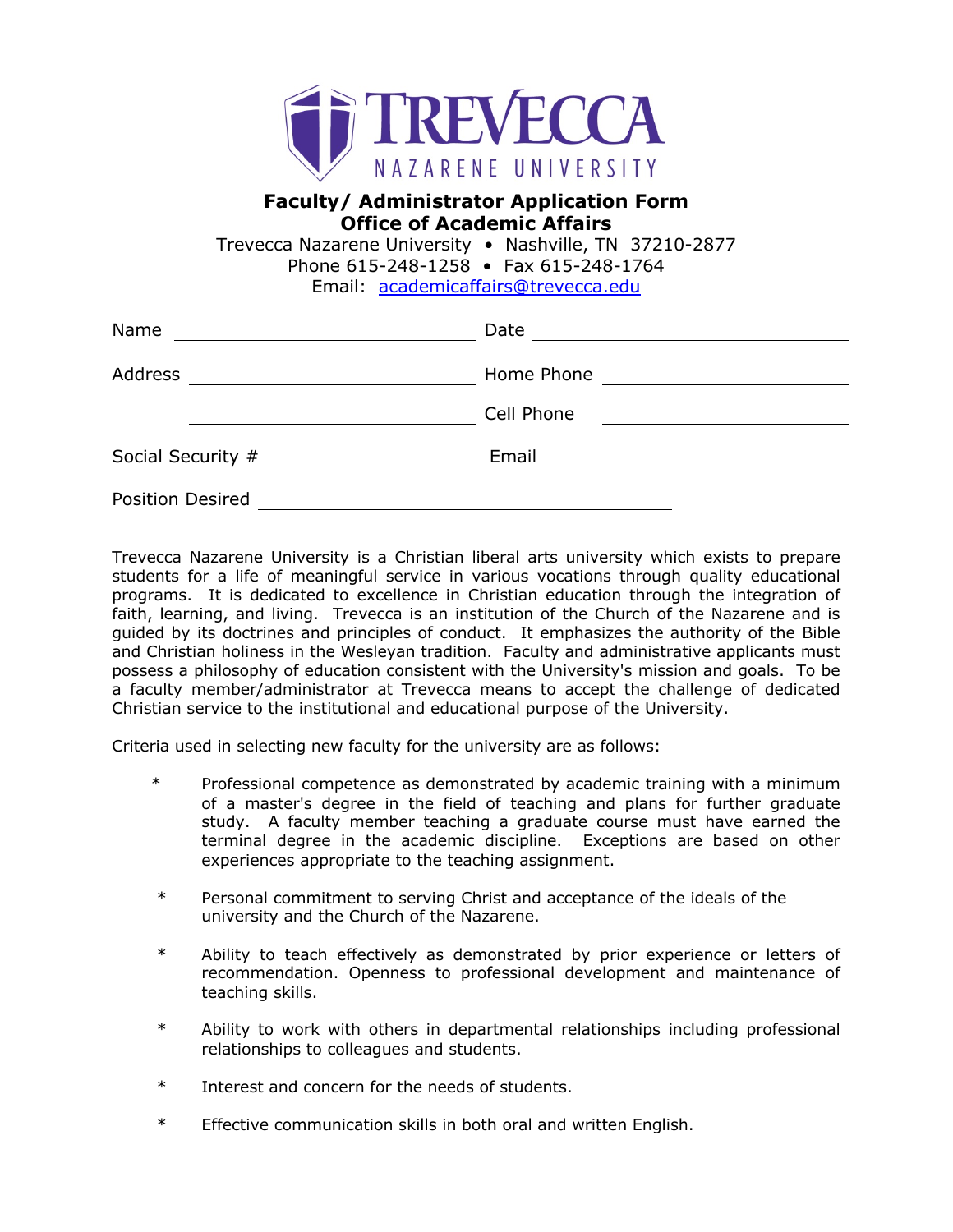Criteria used in selecting administrators varies according to the position applied for; however, all applicants must demonstrate a personal commitment to serving Christ; acceptance and respect for the ideals of the university and the Church; and the ability to work with others in relationship to students, colleagues, members of the constituency, and the public.

To be considered for a faculty or administrator position at Trevecca, the applicant must supply the information requested. Official transcripts must be forwarded to the Academic Affairs Office before an interview can take place. If an item does not apply to the position for which you are applying, please indicate with "NA." If the information is included on an attached curriculum vitae, please so indicate. In an attempt to assess the extent to which the applicant satisfies the criteria for employment, responses on this application will be evaluated for both content and presentation. Faculty position candidates invited for an interview will be expected to make some form of oral presentation.

## **Education**

List all baccalaureate and graduate institutions attended.

| College or University | Date<br>Attended | Major | Degree<br>Earned | Date<br>Conferred |
|-----------------------|------------------|-------|------------------|-------------------|
|                       |                  |       |                  |                   |
|                       |                  |       |                  |                   |
|                       |                  |       |                  |                   |
|                       |                  |       |                  |                   |
|                       |                  |       |                  |                   |
|                       |                  |       |                  |                   |

If you are currently a candidate for any degree, state what degree, the institution, and what date you expect to receive the degree.

| Degree | Institution | Expected Date of<br>Completion |
|--------|-------------|--------------------------------|
|        |             |                                |
|        |             |                                |

**NOTE: You must send official transcripts of all college and university credits earned. An official transcript is a transcript with a registrar's seal from the institution granting credit sent directly from that institution to the Office of Academic Affairs, Trevecca Nazarene University, 333 Murfreesboro Road, Nashville, TN 37210 (615-248-1258).** 

State any plans you may have for further graduate study.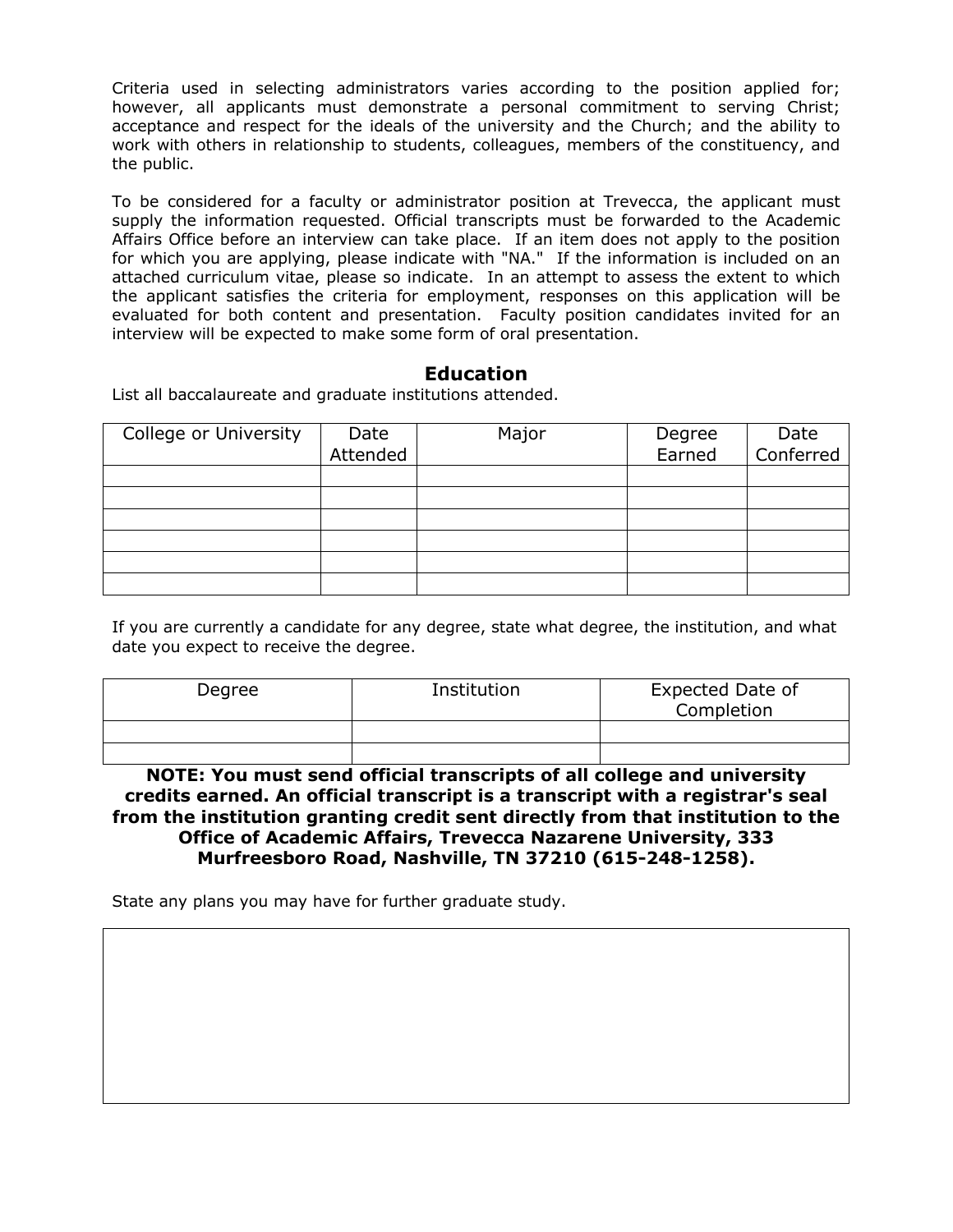Please list any professional certificates, such as a teaching license, which you hold.

# **Experience**

List any college and/or K-12 teaching experiences.

| Position | Institution | Location | Dates |
|----------|-------------|----------|-------|
|          |             |          |       |
|          |             |          |       |
|          |             |          |       |

List other professional experiences.

| Position | Institution | Location | Dates |
|----------|-------------|----------|-------|
|          |             |          |       |
|          |             |          |       |
|          |             |          |       |

List any professional memberships.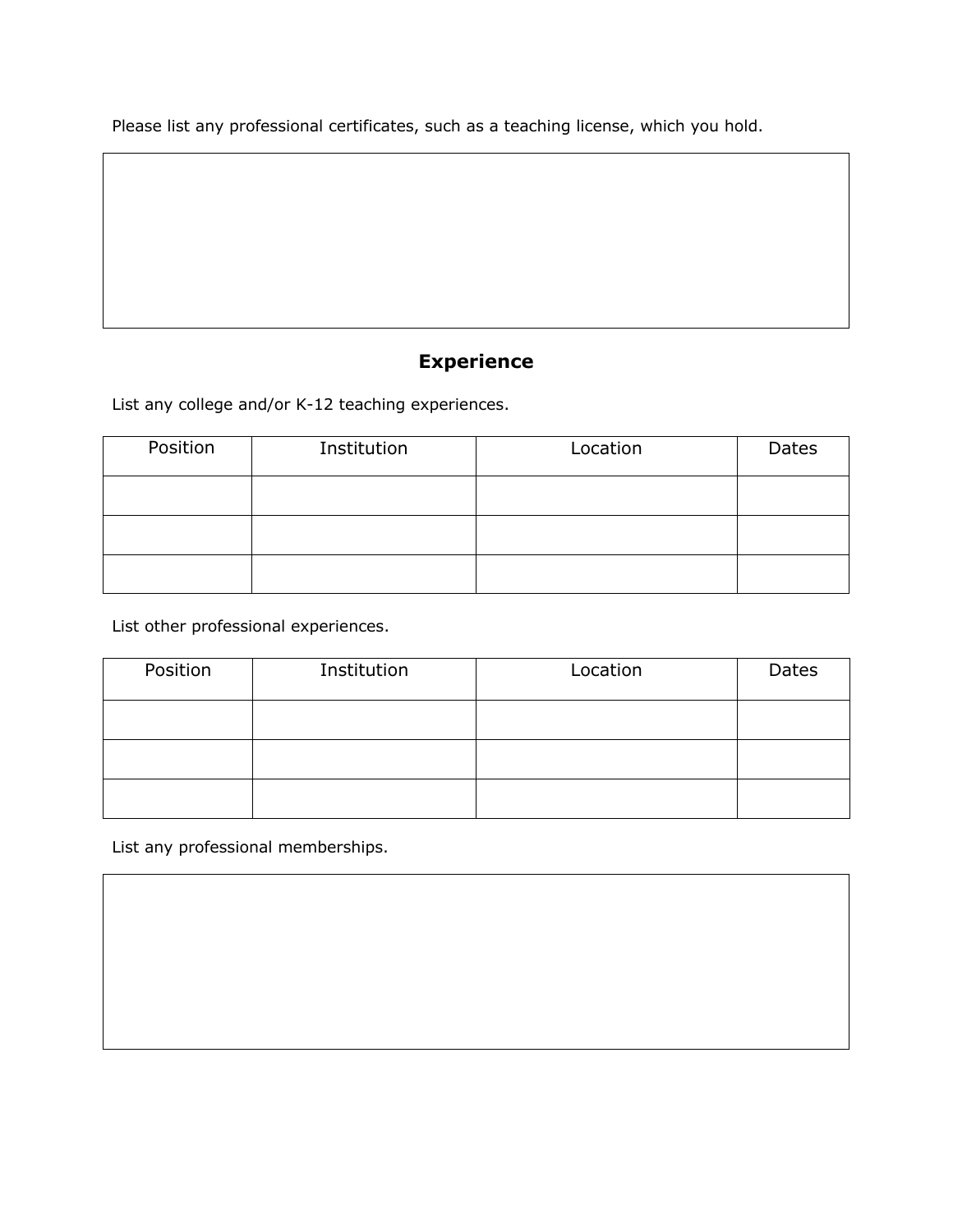List books or articles published.

Describe any major research conducted.

List distinctions and honors received.

List any extracurricular interests and/or hobbies.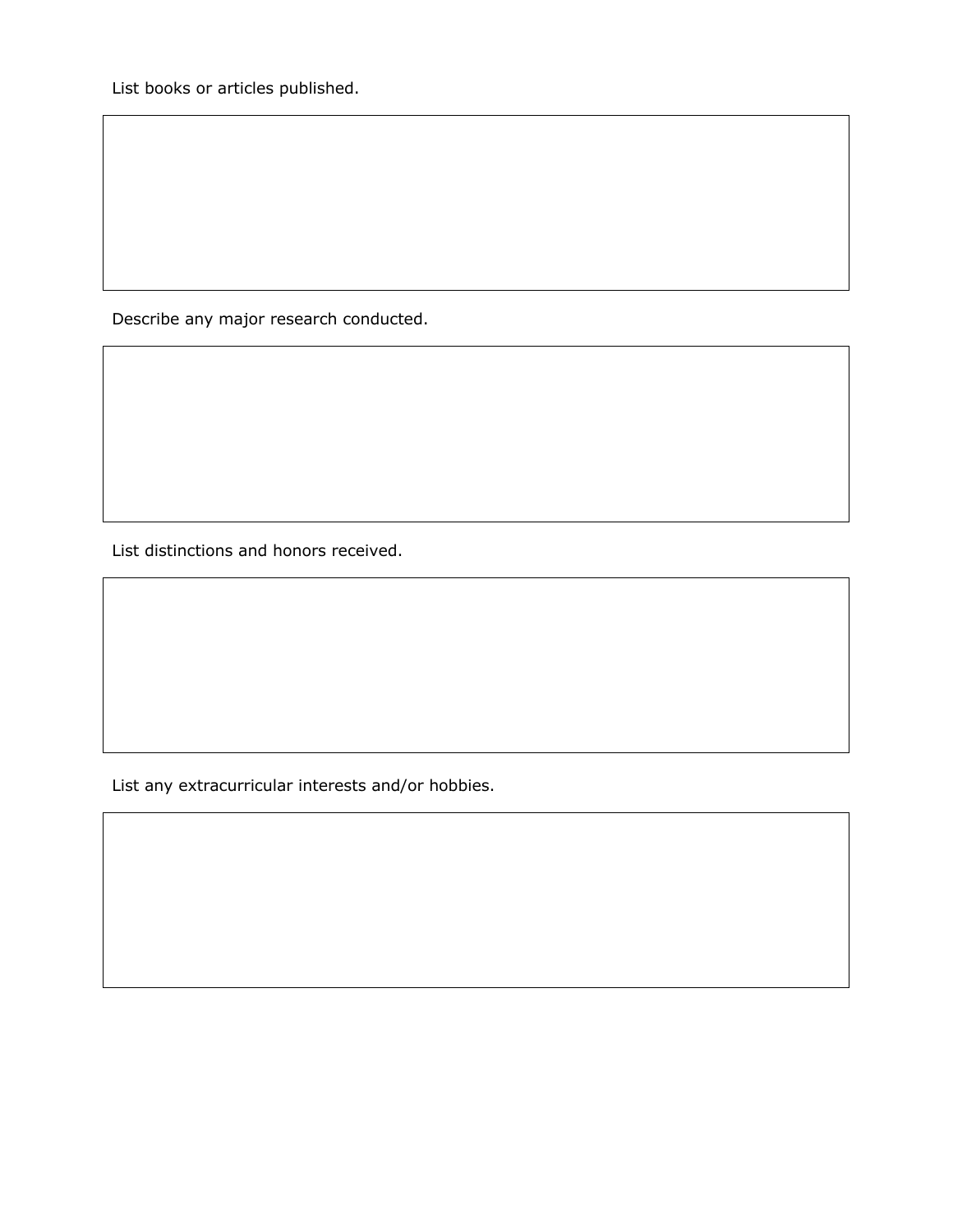# **Statement of Interest**

٦

Briefly state why you are interested in a position at Trevecca Nazarene University.

 $\overline{\Gamma}$ 

| <b>Statement of Faith</b>                   |                                                                                                                                                                                                                       |  |  |
|---------------------------------------------|-----------------------------------------------------------------------------------------------------------------------------------------------------------------------------------------------------------------------|--|--|
| What church do you attend?                  |                                                                                                                                                                                                                       |  |  |
| Are you a member of that church? $\Box$ Yes | <b>No</b>                                                                                                                                                                                                             |  |  |
| of Christian Conduct?<br>Yes                | Do you believe in and subscribe to the doctrines and practices of the Church of the<br>Nazarene as expressed in the <i>Statement of Beliefs</i> , the <i>Articles of Faith</i> , and the <i>Covenant</i><br><b>No</b> |  |  |
| Why or why not?                             |                                                                                                                                                                                                                       |  |  |
|                                             |                                                                                                                                                                                                                       |  |  |

Describe your personal relationship with Christ.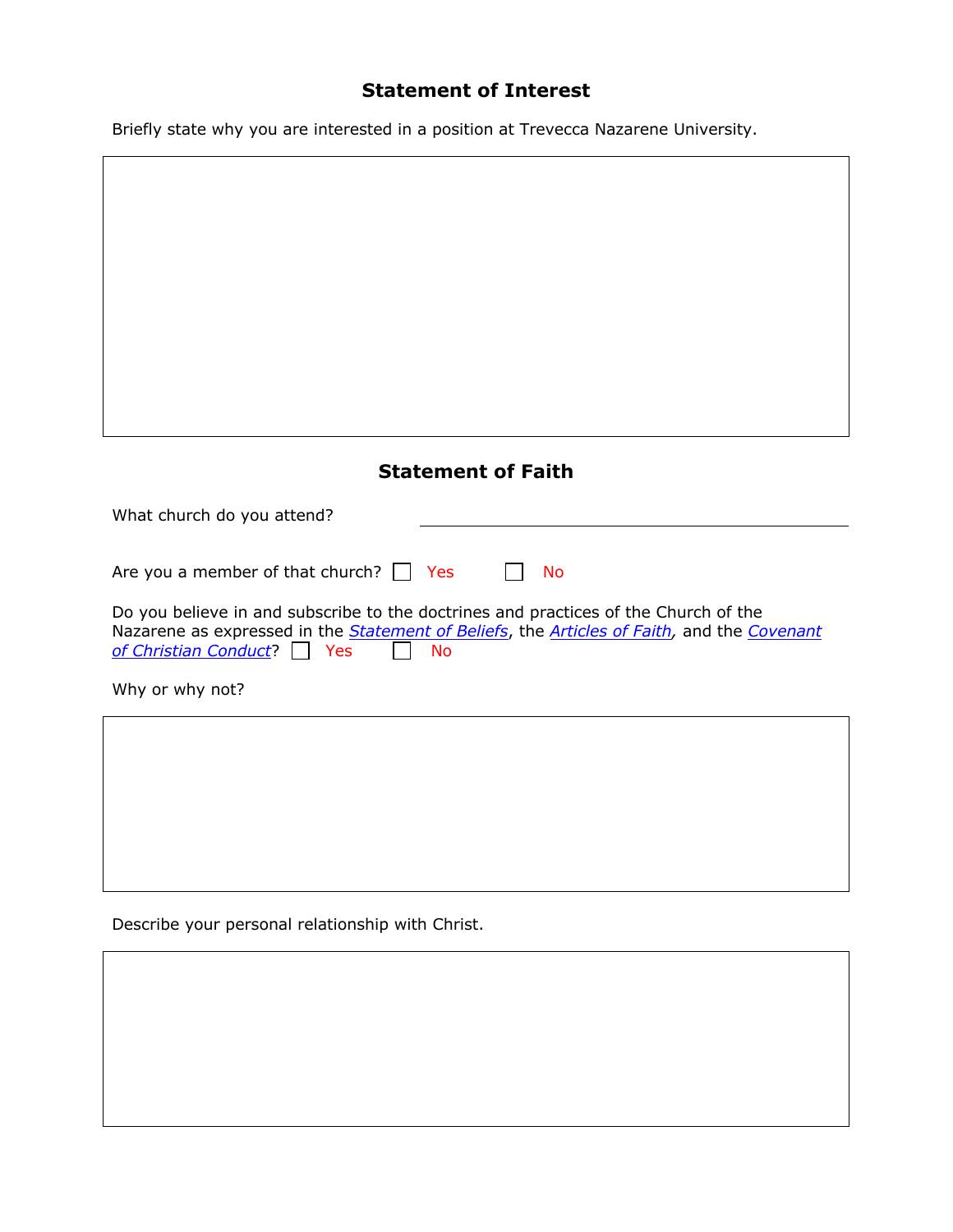## **Trevecca Mission, Belief, and Lifestyle Covenant**

Please read Trevecca's "Mission, Belief, and Lifestyle Covenant" below; then respond.

#### **University Mission Statement**

Trevecca Nazarene University is a Christian community providing education for leadership and service.

#### **University Motto**

*Esse Quam Videri - To be rather than to seem*

#### **Statement of Purpose**

Trevecca Nazarene University, founded in 1901 by J.O. McClurkan, is a private, accredited, comprehensive institution of higher learning that exists to meet the higher educational needs of the Church of the Nazarene by providing educational services to qualified individuals who desire a university education in a Christian environment and from a Christian understanding. Its academic programs are based on Christian values that promote scholarship, critical thinking, and meaningful worship for students in preparation for lives of leadership and service to the church, the community, and the world at large.

As the official university for the Church of the Nazarene in the southeastern United States, Trevecca is guided by the Articles of Faith and the Covenant of Christian Conduct of the denomination. It emphasizes the authority of the Bible, time-honored tradition, reasoned thought, and authentic experience of Christian holiness as interpreted by the Wesleyan doctrine and worldview. The University welcomes students of any religious affiliation who subscribe to its ideals and standards.

Trevecca intends that its graduates be socially conscious, globally aware, and actively engaged individuals who are developing holistically in the cognitive, emotional, physical, social, and spiritual areas of being. The desire is that each student will develop a personal relationship with Jesus Christ. They are to be persons of strong Christian character able to make ethical decisions based on biblical principles and reflective thought. Their characteristics should include competence, responsibility, compassion, and the ability to integrate Christian faith and learning in practice.

The University provides a variety of face-to-face and distance education nontraditional and continuing education professional programs at the undergraduate, master's, postmaster's, and doctoral levels. Traditional undergraduate curricular programs focus on the liberal arts and sciences as reflected in the core curriculum and emphasize a number of professional content areas. While the primary focus of Trevecca faculty is to teach, faculty members are encouraged as reflective practitioners to conduct action research that contributes to the practical wisdom of applied knowledge and enhances the learning experience. All programs strive to prepare students for positions of leadership and service in their chosen careers by clarifying their life calling, developing their intellectual abilities, and engaging them in research, service learning, internships, and/or other opportunities that will allow them to demonstrate practical application of their knowledge and skills.

To achieve its purpose, Trevecca employs faculty, administrators, and staff who model the ideals of the University and, as mentors, seek to foster a supportive and challenging environment in which every student can realize his or her full potential in Christ. Therefore, Trevecca seeks to employ Christians who are competent, professionally qualified, and fully committed to the University's mission and purpose.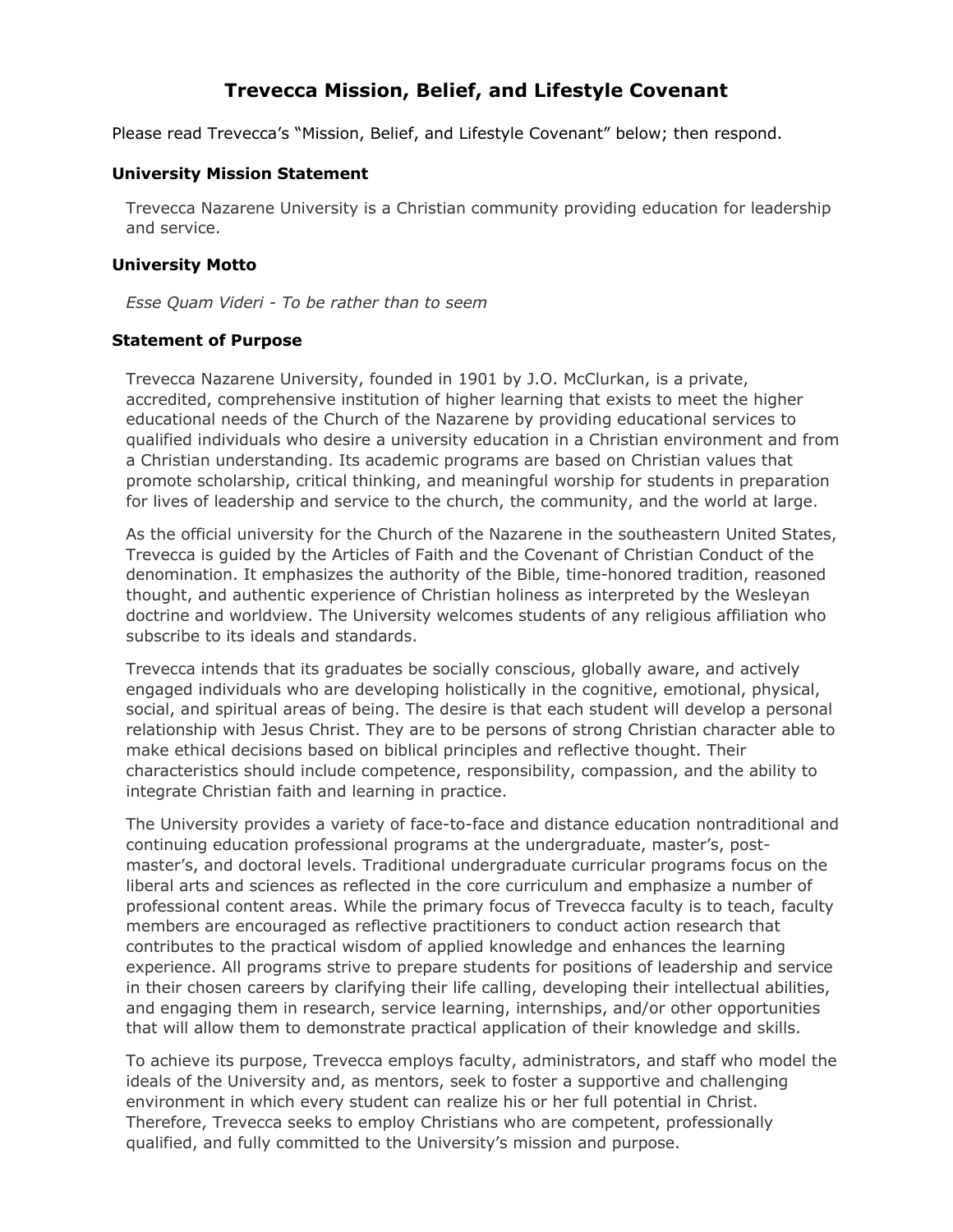#### **Statement of Belief**

Trevecca Nazarene University is a direct subsidiary of the Church of the Nazarene, and as such, students, faculty, staff, and administration are expected to abide by the guidelines established by this church. This includes the *Statement of Beliefs*, the *Articles of Faith,* and the *Covenant of Christian Conduct* of the denomination.

The Church of the Nazarene believes…

- In one God—the Father, Son, and Holy Spirit.
- That the Old and New Testament Scriptures, given by plenary inspiration, contain all truth necessary to faith and Christian living
- That human beings are born with a fallen nature, and are, therefore, inclined to evil, and that continually.
- That the finally impenitent are hopelessly and eternally lost.
- That the atonement through Jesus Christ is for the whole human race; and that whosoever repents and believes on the Lord Jesus Christ is justified and regenerated and saved from the dominion of sin.
- That believers are to be sanctified wholly, subsequent to regeneration, through faith in the Lord Jesus Christ.
- That the Holy Spirit bears witness to the new birth, and also to the entire sanctification of believers.
- That our Lord will return, the dead will be raised, and the final judgment will take place.

To be in accord with the purposes and spirit of the University, and with the doctrines and standards of the Church of the Nazarene, Trevecca Nazarene University's lifestyle practices for all administrators, faculty, staff, and students align with the Church's *Covenant of Christian Conduct*. This covenant specifically prohibits the following behaviors: drinking alcoholic beverages, engaging in sexual acts with anyone other than your spouse, sexual activity between people of the same sex, viewing pornographic, obscene, and/or violent entertainment, cheating/dishonesty, using illegal drugs, using tobacco in any form, participating in gambling, and participating in any activity that fails to protect the sanctity of all human life. It is important to stress that these standards are not presented with the view that they constitute a complete index to Christian maturity; however, all campus employees and students should agree to live in accordance with, and do not inveigh against, these community guidelines.

#### **Response:**

Discuss how you personally might be able to assist the university in fulfilling its purpose as described above.

 $\mathcal{L}_\mathcal{L} = \{ \mathcal{L}_\mathcal{L} = \{ \mathcal{L}_\mathcal{L} = \{ \mathcal{L}_\mathcal{L} = \{ \mathcal{L}_\mathcal{L} = \{ \mathcal{L}_\mathcal{L} = \{ \mathcal{L}_\mathcal{L} = \{ \mathcal{L}_\mathcal{L} = \{ \mathcal{L}_\mathcal{L} = \{ \mathcal{L}_\mathcal{L} = \{ \mathcal{L}_\mathcal{L} = \{ \mathcal{L}_\mathcal{L} = \{ \mathcal{L}_\mathcal{L} = \{ \mathcal{L}_\mathcal{L} = \{ \mathcal{L}_\mathcal{$